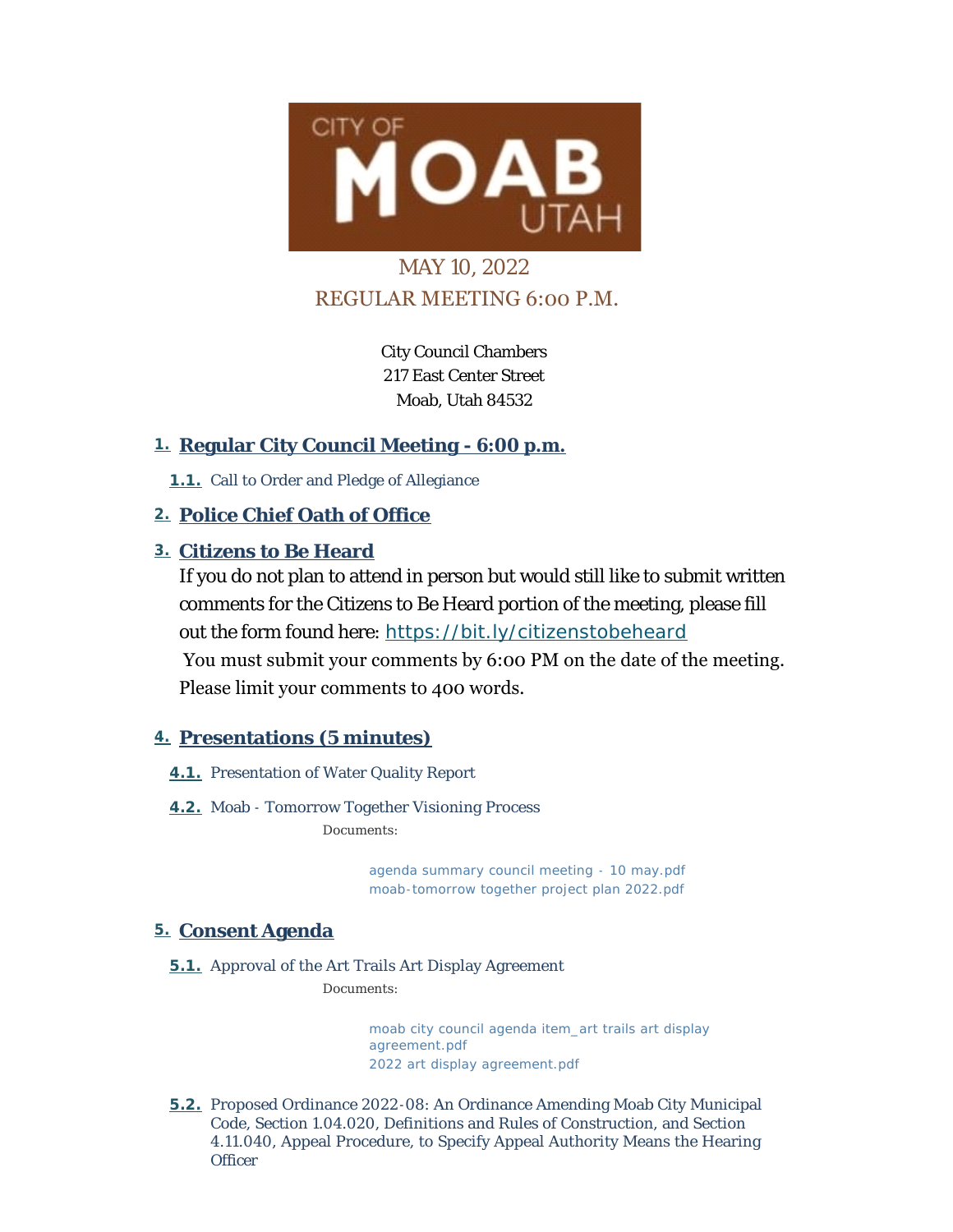#### *Documents:*

*[hearing officer amendments agenda summary.pdf](https://moabcity.org/AgendaCenter/ViewFile/Item/4871?fileID=5882) [ordinance 2022-08.pdf](https://moabcity.org/AgendaCenter/ViewFile/Item/4871?fileID=5874)*

#### **5.3.** Community Renewable Energy Act Board Member Appointments *Documents:*

*[creab appointment agenda summary.pdf](https://moabcity.org/AgendaCenter/ViewFile/Item/4872?fileID=5875) [creab appointment letter.pdf](https://moabcity.org/AgendaCenter/ViewFile/Item/4872?fileID=5876)*

### **5.4.** Approval of Bills Against the City of Moab in the Amount of \$231,298.43 *Documents:*

*[council consent check register 4-25-4-28-2022.pdf](https://moabcity.org/AgendaCenter/ViewFile/Item/4857?fileID=5869) [council consent check register 5-2-22 -5-4-22.pdf](https://moabcity.org/AgendaCenter/ViewFile/Item/4857?fileID=5870)*

#### **5.5.** Approval of Minutes April 26, 2022, Regular Meeting

*Documents:*

*[min-cc-2022-04-26 draft.pdf](https://moabcity.org/AgendaCenter/ViewFile/Item/4849?fileID=5866)*

#### **New Business 6.**

6.1. Proposed Resolution 12-2022: A Resolution to Adopt the Tentative Budget for Fiscal Year 2022-2023

#### **Briefing and possible action**

*Documents:*

*[fy23 tentative budget agenda summary.pdf](https://moabcity.org/AgendaCenter/ViewFile/Item/4875?fileID=5879) [resolution 12-2022 tentative budget adoption.pdf](https://moabcity.org/AgendaCenter/ViewFile/Item/4875?fileID=5880) [fy23 tentative budget.pdf](https://moabcity.org/AgendaCenter/ViewFile/Item/4875?fileID=5881)*

6.2. Proposed Resolution 15-2022: A Resolution of the City Council Adopting a Social Media and Website Policy **Briefing and possible action**

*Documents:*

*[agenda summary -- social media policy.pdf](https://moabcity.org/AgendaCenter/ViewFile/Item/4873?fileID=5877) [moab social media policy - ordinance 15-2022.pdf](https://moabcity.org/AgendaCenter/ViewFile/Item/4873?fileID=5878)*

### **Administrative Reports 7.**

**7.1.** City Manager Updates

### **Mayor and Council Reports 8.**

### **Executive (Closed) Session 9.**

**9.1.** Strategy Session to Discuss Reasonably Imminent and/or Pending Litigation